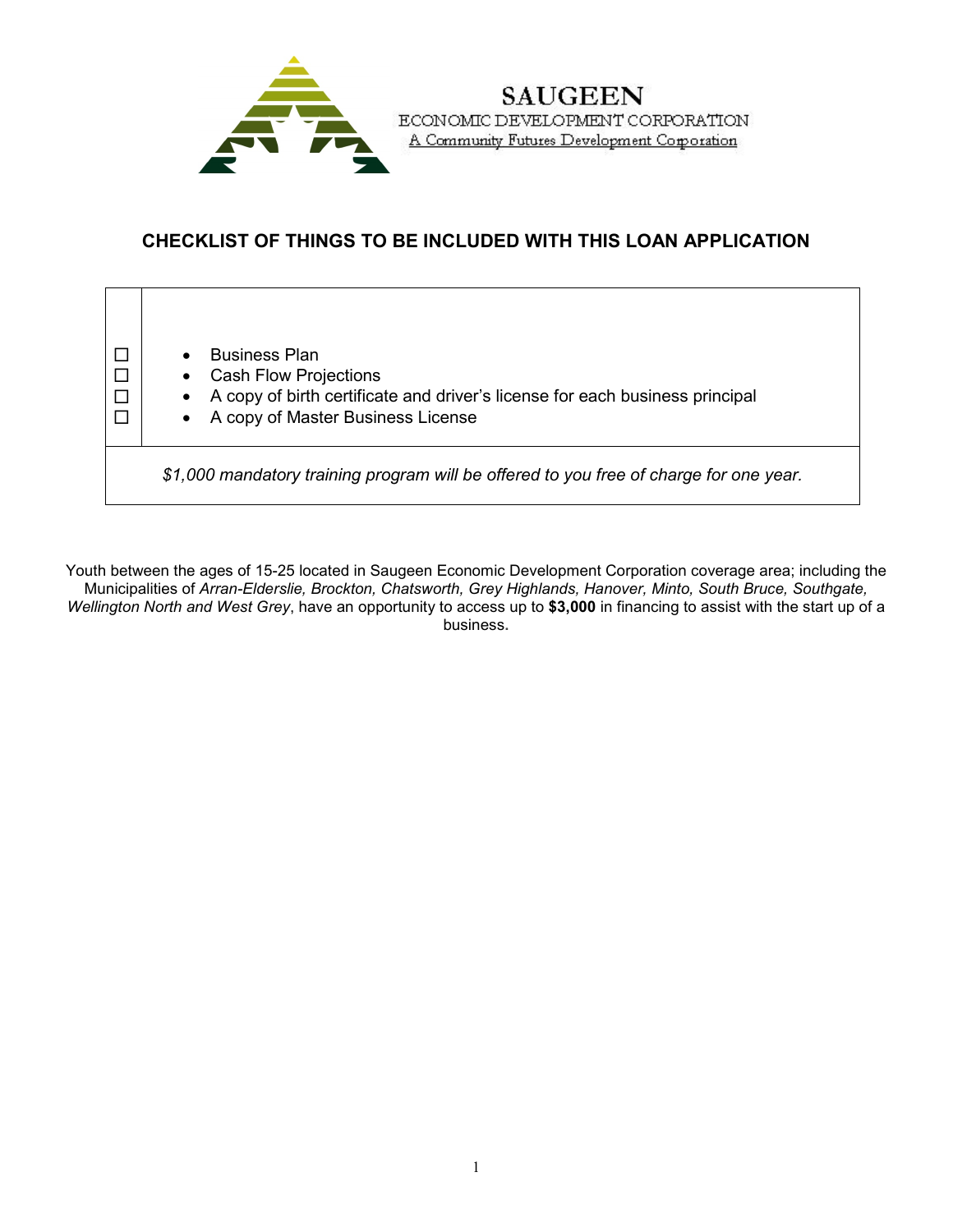# **GENERAL INFORMATION AND GUIDELINES**

# **Youth Initiative Loan Fund**

Saugeen Economic Development Corporation (SEDC) is a community-sponsored and managed non-profit organization designed to foster the creation of new jobs by helping business start-ups, maintenance or expansions.

The following are the guidelines to be utilized in the review of applications to the Youth Initiative Loan:

- Youth Initiative Loans may be provided under this program up to \$3,000
- Interest Rate 3% with 1 yr. amortization
- No early payout fees (with 90 day written notice), No legal fees
- \$1,000 training program free for one year.
- Owner's personal guarantee required or if under 18, someone must guarantee the loan for you.
- Completed loan application, personal financial statement, Business plan, cash flow projections
- Applications for this program to be accepted until March 31, 2017
- Eligible businesses must be located in or be able to demonstrate an impact on the following area(s): Municipalities of Arran-Elderslie, Brockton, Chatsworth, Grey Highlands, Hanover, Minto, South Bruce, Southgate, Wellington North and West Grey.

# **WHAT HAPPENS ONCE A LOAN IS APPROVED**

- Loan agreement and documentation is prepared and provided to you for review and signature
- Following receipt of executed loan agreement and documentation, the loan will be advanced
- You will be required to submit monthly financial statements to the Loans Officer for review.

**NOTE:** As the Corporation is financially supported by the Government of Canada, through the Federal Development Agency of Southern Ontario (FedDev), representatives of FedDev are permitted access to all client files for monitoring and evaluation purposes and you may be contacted by representatives of FedDev as part of the evaluation process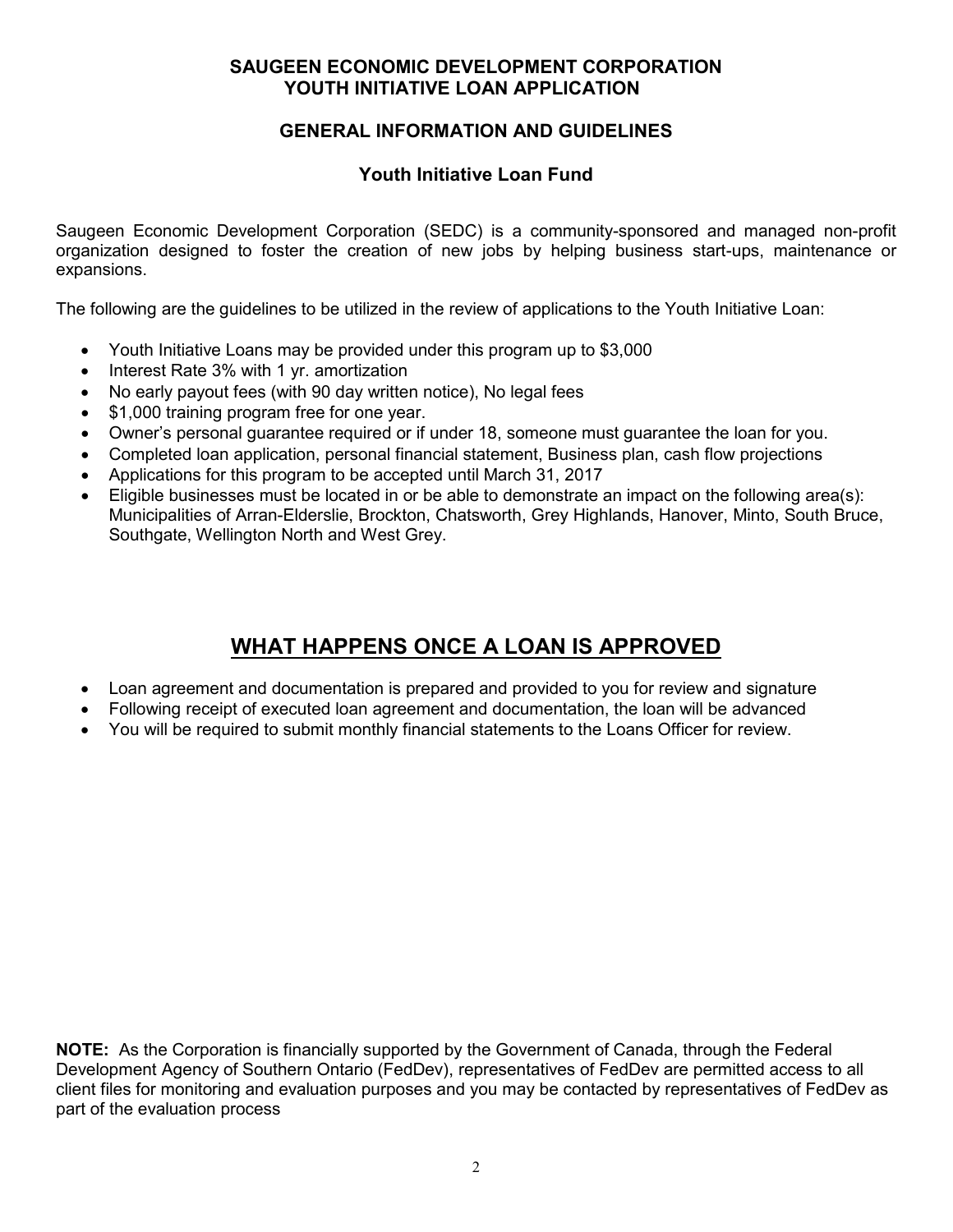# **BACKGROUND INFORMATION**

|                                                        |  |       | <b>COMPANY INFORMATION</b> |                       |                    |                     |                                        |             |  |
|--------------------------------------------------------|--|-------|----------------------------|-----------------------|--------------------|---------------------|----------------------------------------|-------------|--|
| <b>Company Name</b>                                    |  |       |                            |                       |                    |                     |                                        |             |  |
| <b>Address</b><br>(if you have selected a<br>location) |  |       |                            |                       |                    |                     |                                        |             |  |
| City                                                   |  |       |                            | <b>Province</b>       |                    |                     | <b>Postal Code</b>                     |             |  |
| <b>Telephone</b>                                       |  |       |                            | Fax                   |                    |                     | <b>Email</b>                           |             |  |
| <b>Web Site</b>                                        |  |       |                            |                       |                    |                     | Date Est.                              |             |  |
| <b>Structure</b>                                       |  |       | Sole Proprietorship $\Box$ |                       |                    |                     | <b>Partnership</b>                     | Corporation |  |
| Location                                               |  | Owned |                            | <b>Date Purchased</b> |                    |                     |                                        |             |  |
|                                                        |  |       | $\textsf{Leased}$          |                       | <b>Expiry Date</b> |                     |                                        |             |  |
| Rate per sq. foot                                      |  |       |                            |                       |                    | Total sq. foot area |                                        |             |  |
| <b>Federal Business</b><br><b>Number or HST#:</b>      |  |       |                            |                       |                    |                     | <b>Provincial Sales Tax</b><br>Number: |             |  |

|                  | OWNER INFORMATION #1 |                 |  |                    |                          |
|------------------|----------------------|-----------------|--|--------------------|--------------------------|
| <b>Name</b>      |                      |                 |  |                    | % Owned (if partnership) |
| <b>Address</b>   |                      |                 |  |                    |                          |
| City             |                      | <b>Province</b> |  | <b>Postal Code</b> |                          |
| <b>Telephone</b> |                      | <b>Fax</b>      |  | <b>Email</b>       |                          |

| OWNER INFORMATION #2 |                 |                          |
|----------------------|-----------------|--------------------------|
| <b>Name</b>          |                 | % Owned (if partnership) |
| <b>Address</b>       |                 |                          |
| City                 | <b>Province</b> | <b>Postal Code</b>       |
| <b>Telephone</b>     | Fax             | Email                    |

| <b>PAST SOLVENCY</b>                                                                       |             |                                                       |
|--------------------------------------------------------------------------------------------|-------------|-------------------------------------------------------|
| Have you ever owned a business in<br>the past?                                             | Yes l<br>No | If yes explain the current status of the<br>business: |
| Have you owned a business that has<br>ever been in receivership or declared<br>bankruptcy? | Yes<br>No   | If yes explain:                                       |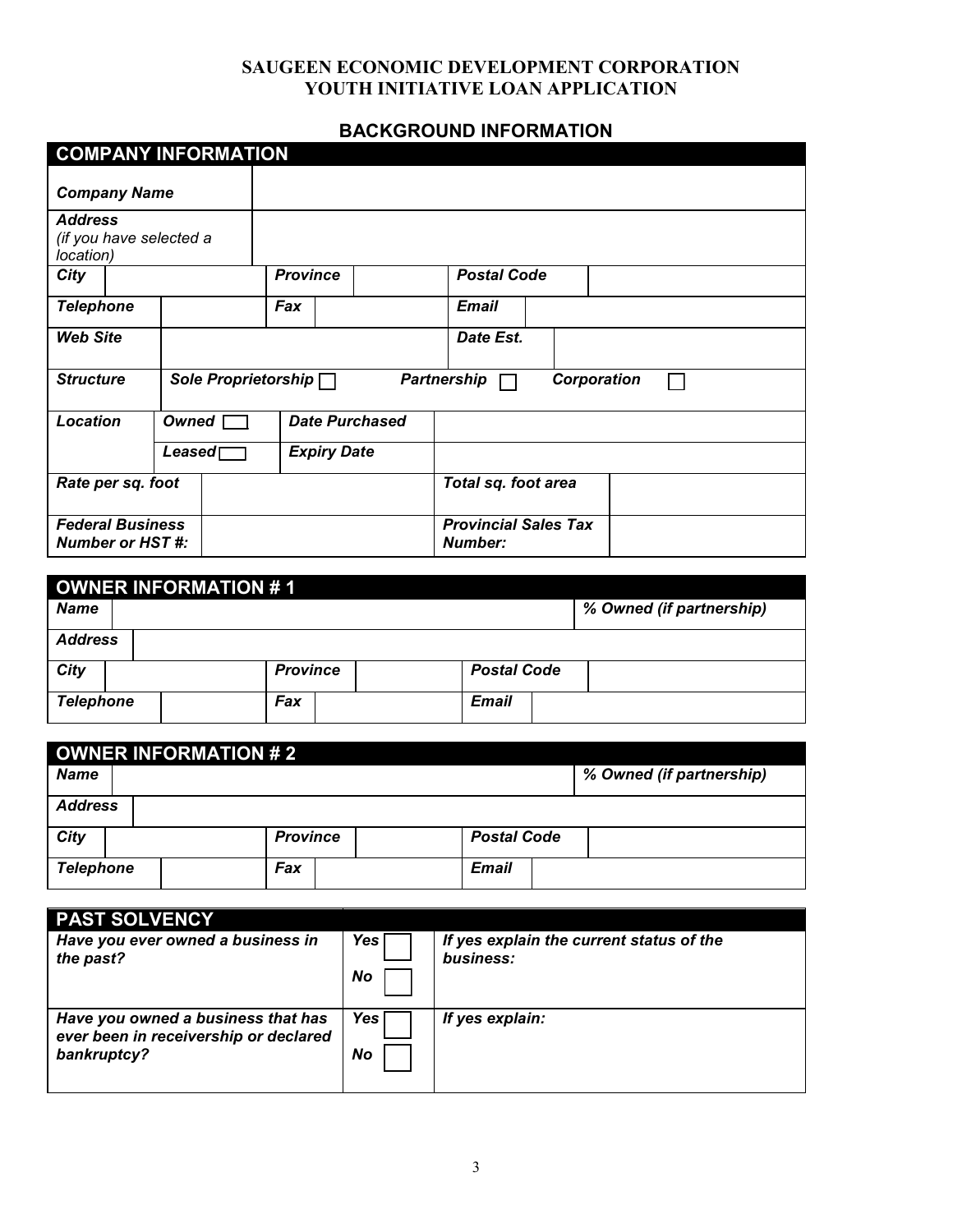|                      | <b>BUSINESS BANKING INFORMATION</b> |
|----------------------|-------------------------------------|
| <b>Business Bank</b> |                                     |
|                      |                                     |
| <b>Address</b>       |                                     |
| <b>Telephone</b>     | <b>Contact</b>                      |

| <b>BUSINESS &amp; PERSONAL REFERENCES (specify)</b> |                     |
|-----------------------------------------------------|---------------------|
| <b>Name &amp; Address</b>                           | <b>Contact Name</b> |
|                                                     |                     |
|                                                     | <b>Phone</b>        |
|                                                     |                     |
| <b>Name &amp; Address</b>                           | <b>Contact Name</b> |
|                                                     | <b>Phone</b>        |
|                                                     |                     |
| Name & Address                                      | <b>Contact Name</b> |
|                                                     | <b>Phone</b>        |

**Have all required Government Remittances (PST / GST / HST / Employer Source Deductions) been paid in accordance with your remittance schedule? (Check yes or no)** 



**No If there are remittances owing to the Government, please complete the table below.**

| <b>OWING TO</b> | <b>AMOUNT</b> | <b>DETAILS</b> |
|-----------------|---------------|----------------|
|                 |               |                |
|                 |               |                |
|                 |               |                |
|                 |               |                |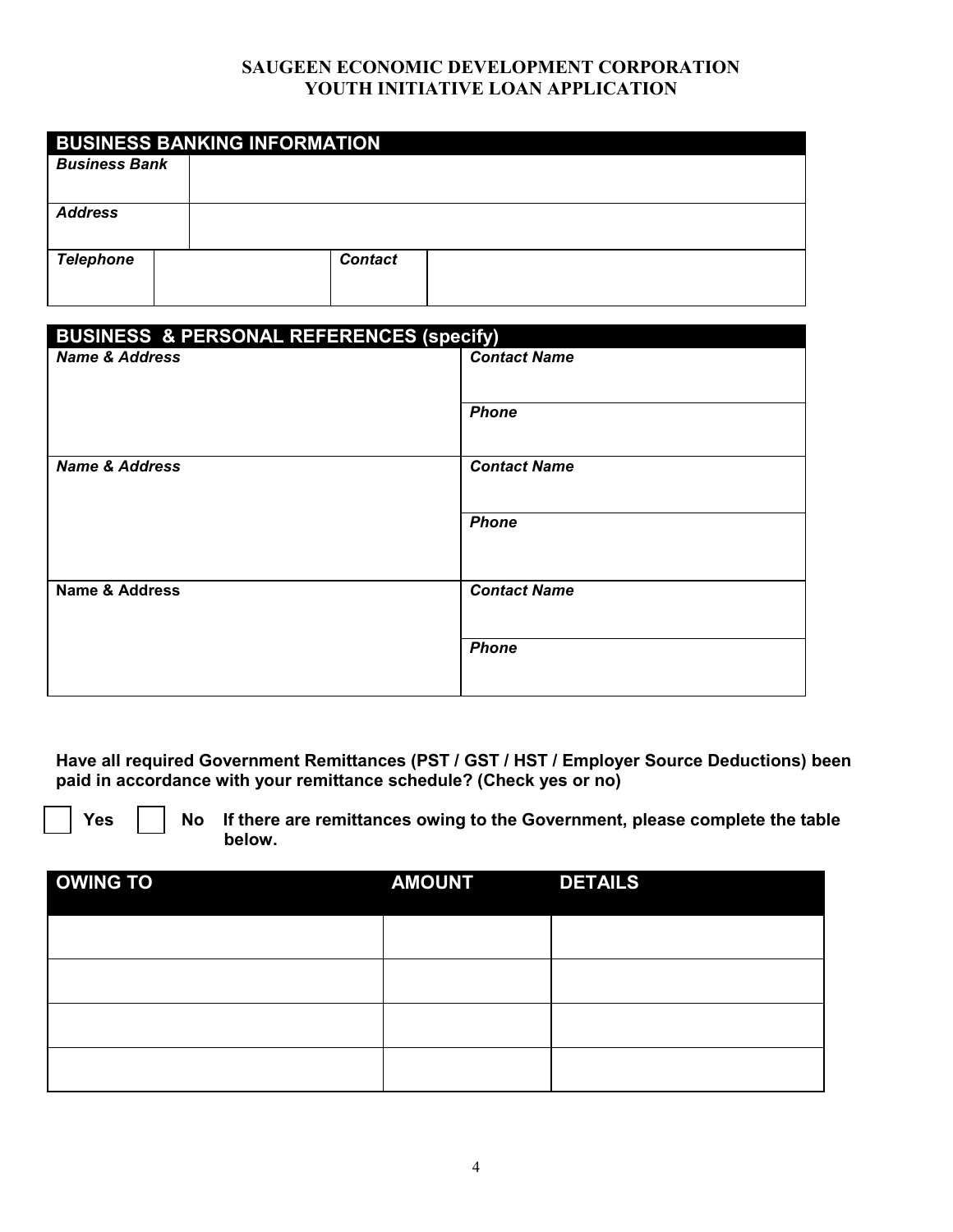|                                                                                                                                                                                                                                                                                                                                                                                                                                                                                                                                                                                                                                                                                                        |                     |                                                                                                                             | <b>Amount</b>         |
|--------------------------------------------------------------------------------------------------------------------------------------------------------------------------------------------------------------------------------------------------------------------------------------------------------------------------------------------------------------------------------------------------------------------------------------------------------------------------------------------------------------------------------------------------------------------------------------------------------------------------------------------------------------------------------------------------------|---------------------|-----------------------------------------------------------------------------------------------------------------------------|-----------------------|
|                                                                                                                                                                                                                                                                                                                                                                                                                                                                                                                                                                                                                                                                                                        |                     |                                                                                                                             | \$                    |
|                                                                                                                                                                                                                                                                                                                                                                                                                                                                                                                                                                                                                                                                                                        |                     |                                                                                                                             |                       |
|                                                                                                                                                                                                                                                                                                                                                                                                                                                                                                                                                                                                                                                                                                        |                     |                                                                                                                             |                       |
|                                                                                                                                                                                                                                                                                                                                                                                                                                                                                                                                                                                                                                                                                                        |                     |                                                                                                                             |                       |
|                                                                                                                                                                                                                                                                                                                                                                                                                                                                                                                                                                                                                                                                                                        |                     | TOTAL COST OF PROJECT   \$                                                                                                  |                       |
| <b>PROJECT FINANCING</b>                                                                                                                                                                                                                                                                                                                                                                                                                                                                                                                                                                                                                                                                               |                     |                                                                                                                             |                       |
| <b>APPLICANTS CONTRIBUTION</b>                                                                                                                                                                                                                                                                                                                                                                                                                                                                                                                                                                                                                                                                         | <b>Amount</b><br>\$ | <b>SEDC LOAN</b>                                                                                                            | <b>Amount</b><br>\$   |
| OTHER LENDER: NAMEL AND THE RESERVE THE RESERVE THAT A STATE OF THE RESERVE THE RESERVE THAT A STATE OF THE RE                                                                                                                                                                                                                                                                                                                                                                                                                                                                                                                                                                                         | \$                  | OTHER SOURCE: <u>_____________</u>                                                                                          | $\boldsymbol{s}$      |
|                                                                                                                                                                                                                                                                                                                                                                                                                                                                                                                                                                                                                                                                                                        |                     | <b>TOTAL PROJECT FINANCING</b>                                                                                              | <b>\$</b>             |
|                                                                                                                                                                                                                                                                                                                                                                                                                                                                                                                                                                                                                                                                                                        |                     | *Total Project Financing should equal Total Cost of Project.                                                                |                       |
| Bank<br><b>Past/Existing SEDC Client</b><br><b>Brochure</b>                                                                                                                                                                                                                                                                                                                                                                                                                                                                                                                                                                                                                                            |                     | How did you hear about the SEDC? If a bank made a referral, please indicate which bank.<br><b>Newspaper</b><br><b>Email</b> |                       |
|                                                                                                                                                                                                                                                                                                                                                                                                                                                                                                                                                                                                                                                                                                        |                     | Anticipated Repayment: ____________ years (maximum 5 years)                                                                 |                       |
|                                                                                                                                                                                                                                                                                                                                                                                                                                                                                                                                                                                                                                                                                                        |                     |                                                                                                                             |                       |
|                                                                                                                                                                                                                                                                                                                                                                                                                                                                                                                                                                                                                                                                                                        |                     |                                                                                                                             |                       |
|                                                                                                                                                                                                                                                                                                                                                                                                                                                                                                                                                                                                                                                                                                        | Full Time: #        | Part Time: #                                                                                                                |                       |
|                                                                                                                                                                                                                                                                                                                                                                                                                                                                                                                                                                                                                                                                                                        | Full Time: #        | Part Time: #                                                                                                                |                       |
|                                                                                                                                                                                                                                                                                                                                                                                                                                                                                                                                                                                                                                                                                                        |                     |                                                                                                                             |                       |
| <b>Bank Name</b>                                                                                                                                                                                                                                                                                                                                                                                                                                                                                                                                                                                                                                                                                       |                     | <b>Address</b>                                                                                                              | <b>Account Number</b> |
|                                                                                                                                                                                                                                                                                                                                                                                                                                                                                                                                                                                                                                                                                                        |                     |                                                                                                                             |                       |
|                                                                                                                                                                                                                                                                                                                                                                                                                                                                                                                                                                                                                                                                                                        |                     |                                                                                                                             |                       |
| <b>LOAN REQUEST</b><br>$\frac{1}{2}$ $\frac{1}{2}$ $\frac{1}{2}$ $\frac{1}{2}$ $\frac{1}{2}$ $\frac{1}{2}$ $\frac{1}{2}$ $\frac{1}{2}$ $\frac{1}{2}$ $\frac{1}{2}$ $\frac{1}{2}$ $\frac{1}{2}$ $\frac{1}{2}$ $\frac{1}{2}$ $\frac{1}{2}$ $\frac{1}{2}$ $\frac{1}{2}$ $\frac{1}{2}$ $\frac{1}{2}$ $\frac{1}{2}$ $\frac{1}{2}$ $\frac{1}{2}$<br>JOB MAINTENANCE AND JOB CREATION POTENTIAL<br>How many staff do you currently<br>employ (including yourself)?<br>How many staff do you expect to add<br>in the next 6 months as a result of<br>this loan application if any?<br>PLEASE LIST ALL THE FINANCIAL INSTITUTIONS WHERE YOU CURRENTLY HAVE<br>A BANK ACCOUNT.<br><b>NEXT OF KIN INFORMATION</b> |                     |                                                                                                                             |                       |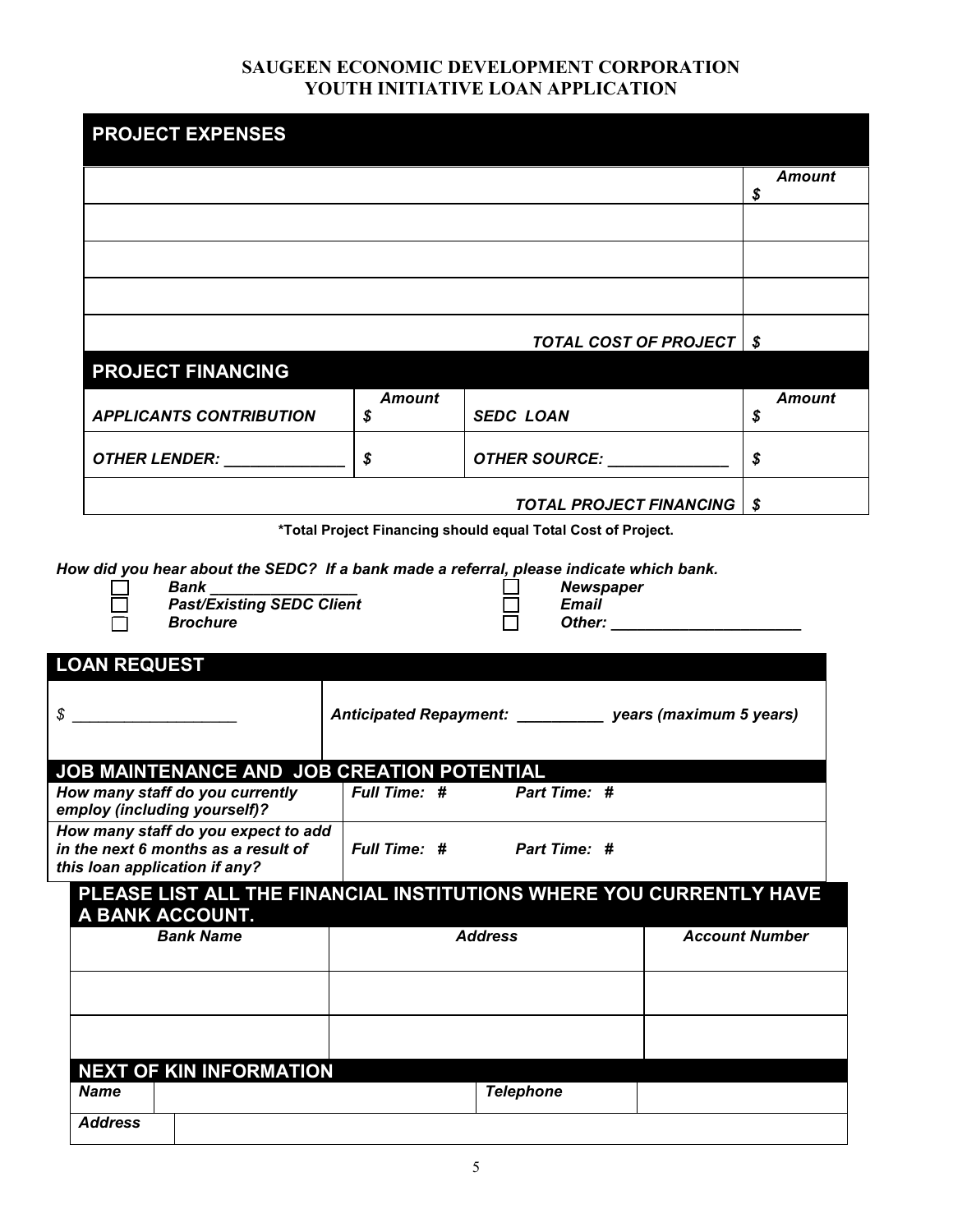# **PERSONAL FINANCIAL STATEMENT**

| PERSONAL INFORMATION                                                                                                                                                                                                           |                                                                          |                   |           |                                                                                                 |                                                  |                                |                                  |
|--------------------------------------------------------------------------------------------------------------------------------------------------------------------------------------------------------------------------------|--------------------------------------------------------------------------|-------------------|-----------|-------------------------------------------------------------------------------------------------|--------------------------------------------------|--------------------------------|----------------------------------|
| <b>First Name</b><br>Middle Name                                                                                                                                                                                               | Surname                                                                  |                   |           | SIN (optional)                                                                                  |                                                  | Date of Birth                  |                                  |
| Home Address                                                                                                                                                                                                                   |                                                                          |                   | City      |                                                                                                 | Province                                         | Postal Code                    |                                  |
| Home Telephone                                                                                                                                                                                                                 | Residence                                                                |                   |           | How long at present address<br>Yrs _______ Months                                               |                                                  |                                | No of Dependents                 |
| Occupation                                                                                                                                                                                                                     | Own I<br>Currently Employed by (include address):                        | Rent <b>Other</b> |           |                                                                                                 | How long with employer?<br>_____Yrs ______Months |                                |                                  |
| Employers Phone No:                                                                                                                                                                                                            | <b>Marital Status</b>                                                    |                   |           | Have you ever declared bankruptcy?<br>Yes<br>No                                                 |                                                  |                                | If YES, when?                    |
| Select all that apply (REQUIRED):                                                                                                                                                                                              | $\Box$ Indigenous $\Box$ Francophone<br>$\Box$ Persons with Disabilities |                   |           | $\Box$ Women $\Box$ Youth $\Box$ Social Enterprises<br>$\Box$ Visible Minorities $\Box$ LGBTQ2+ |                                                  |                                |                                  |
| PERSONAL DATA ON SPOUSE OR GUARANTOR: Under the laws of Canada or the provinces your spouse may<br>have a legal interest obligation arising from your business dealings and may also have an interest in your personal assets. |                                                                          |                   |           |                                                                                                 |                                                  |                                |                                  |
| Spouse's Name                                                                                                                                                                                                                  |                                                                          | Date of Birth     |           |                                                                                                 | S.I.N. Number (optional)                         |                                |                                  |
| Spouse's Current Employer (include address)                                                                                                                                                                                    |                                                                          |                   |           | How long with employer?<br>$\frac{1}{2}$ Yrs. $\frac{1}{2}$ Mths                                | Spouse's Work Number                             |                                |                                  |
| Occupation                                                                                                                                                                                                                     |                                                                          |                   | Yes       | Have you ever declared bankruptcy?<br>No                                                        | If YES, when?                                    |                                |                                  |
| Select all that apply (REQUIRED):                                                                                                                                                                                              | □ Indigenous □ Francophone<br>$\Box$ Persons with Disabilities           |                   |           | □ Women<br>$\Box$ Youth<br>$\square$ Visible Minorities                                         | □ Social Enterprises<br>□ LGBTQ2+                |                                |                                  |
| <b>ASSETS</b><br><b>List and Describe all Assets</b>                                                                                                                                                                           |                                                                          |                   |           | List credit cards, open lines of credit and other liabilities                                   | <b>LIABILITIES</b>                               |                                |                                  |
|                                                                                                                                                                                                                                | <b>VALUE</b>                                                             |                   |           |                                                                                                 |                                                  | <b>BALANCE</b><br><b>OWING</b> | <b>MONTHLY</b><br><b>PAYMENT</b> |
| Total Cash on hand                                                                                                                                                                                                             | \$                                                                       |                   |           | Bank Loans (itemize)                                                                            | \$                                               |                                | \$                               |
| Automobile<br>Make<br>Model<br>Year                                                                                                                                                                                            |                                                                          |                   |           |                                                                                                 |                                                  |                                |                                  |
| Automobile<br>Model<br>Year<br>Make                                                                                                                                                                                            |                                                                          |                   |           | Lines of Credit (itemize)                                                                       |                                                  |                                |                                  |
| Accounts, Notes, Receivable (please<br>itemize)                                                                                                                                                                                |                                                                          |                   |           |                                                                                                 |                                                  |                                |                                  |
| Total Real Estate Owned (see schedule A)                                                                                                                                                                                       |                                                                          |                   | (itemize) | Credit Cards/Leases                                                                             |                                                  |                                |                                  |
| Investments                                                                                                                                                                                                                    |                                                                          |                   |           |                                                                                                 |                                                  |                                |                                  |
| RRSP's                                                                                                                                                                                                                         |                                                                          |                   | A)        | <b>Total Mortgages on Real</b><br>Estate owned (see Schedule                                    |                                                  |                                |                                  |
| Recreational Equipment (itemize)                                                                                                                                                                                               |                                                                          |                   | itemize)  | Other Obligations (Please                                                                       |                                                  |                                |                                  |
|                                                                                                                                                                                                                                |                                                                          |                   |           | <b>TOTAL MONTHLY</b><br><b>PAYMENTS</b>                                                         |                                                  |                                | \$                               |
| Other Assets (Household Goods, etc.)                                                                                                                                                                                           |                                                                          |                   |           | <b>TOTAL LIABILITIES (2)</b>                                                                    | \$                                               |                                |                                  |
| <b>TOTAL ASSETS (1)</b>                                                                                                                                                                                                        | \$                                                                       |                   |           | <b>NET WORTH (1-2)</b>                                                                          | \$                                               |                                |                                  |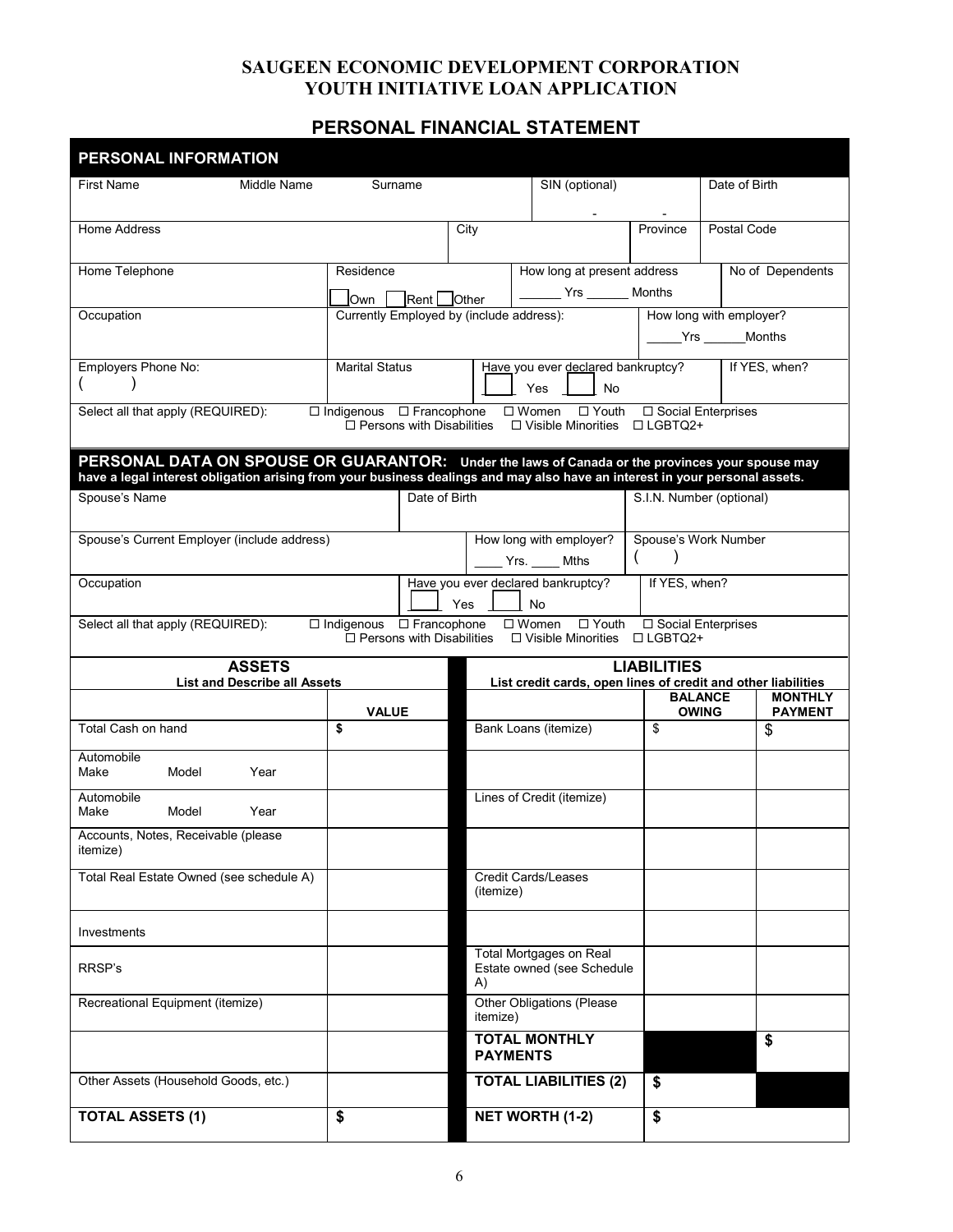| <b>GENERAL INFORMATION</b>                            |    |                                                                                    |
|-------------------------------------------------------|----|------------------------------------------------------------------------------------|
| Have you ever had an asset repossessed? Yes           | No | Are you a party to any claims or lawsuits? Yes<br>l Nol                            |
| Do you owe any taxes prior to the current year? Yes   | Nd |                                                                                    |
| IF YES TO ANY QUESTION ABOVE, PLEASE PROVIDE DETAILS: |    |                                                                                    |
|                                                       |    |                                                                                    |
| <b>INCOME SOURCES</b>                                 |    | SUNDRY PERSONAL OBLIGATIONS                                                        |
| Your Current Gross Monthly Income                     | \$ | Do you have other obligations? (I.E. Co-signer, endorser, guarantor?)<br>Yes<br>No |
| Your Spouse's Gross Monthly Income                    | \$ | If Yes, please provide details:                                                    |
| Monthly Rental Income (from Schedule A below)         | \$ |                                                                                    |
| Other Income (please itemize)                         | \$ |                                                                                    |
| <b>TOTAL</b>                                          | \$ |                                                                                    |

# **SCHEDULE A**

|                        | (please provide details on your share of real estate owned)                                             | <b>REAL ESTATE OWNED</b> |                                                    |                                                  |
|------------------------|---------------------------------------------------------------------------------------------------------|--------------------------|----------------------------------------------------|--------------------------------------------------|
|                        | Address of Residence/Property Owned:                                                                    |                          | Month/Year<br>Purchased                            |                                                  |
|                        |                                                                                                         |                          | <b>Purchase Price</b>                              | \$                                               |
|                        |                                                                                                         |                          | <b>Present Market</b><br>Value                     | \$                                               |
|                        |                                                                                                         |                          | <b>Monthly Rental</b><br>Income<br>(if applicable) | \$                                               |
| Registered<br>Owner(s) |                                                                                                         | % Owned                  | Annual Property Taxes: \$                          |                                                  |
|                        |                                                                                                         |                          |                                                    | Are property taxes included in Mortgage payment? |
|                        |                                                                                                         |                          | $Yes \quad No \quad \boxed{\qquad}$                |                                                  |
|                        | Name & Address of First Mortgage Holder:                                                                |                          | Name & Address of Second Mortgage Holder:          |                                                  |
|                        | Balance of First Mortgage: \$                                                                           |                          |                                                    |                                                  |
|                        | Monthly Payment: \$                                                                                     |                          |                                                    | Monthly Payment: \$                              |
|                        | If additional property is owned, please attach details as indicated above and expenses (if applicable). |                          |                                                    |                                                  |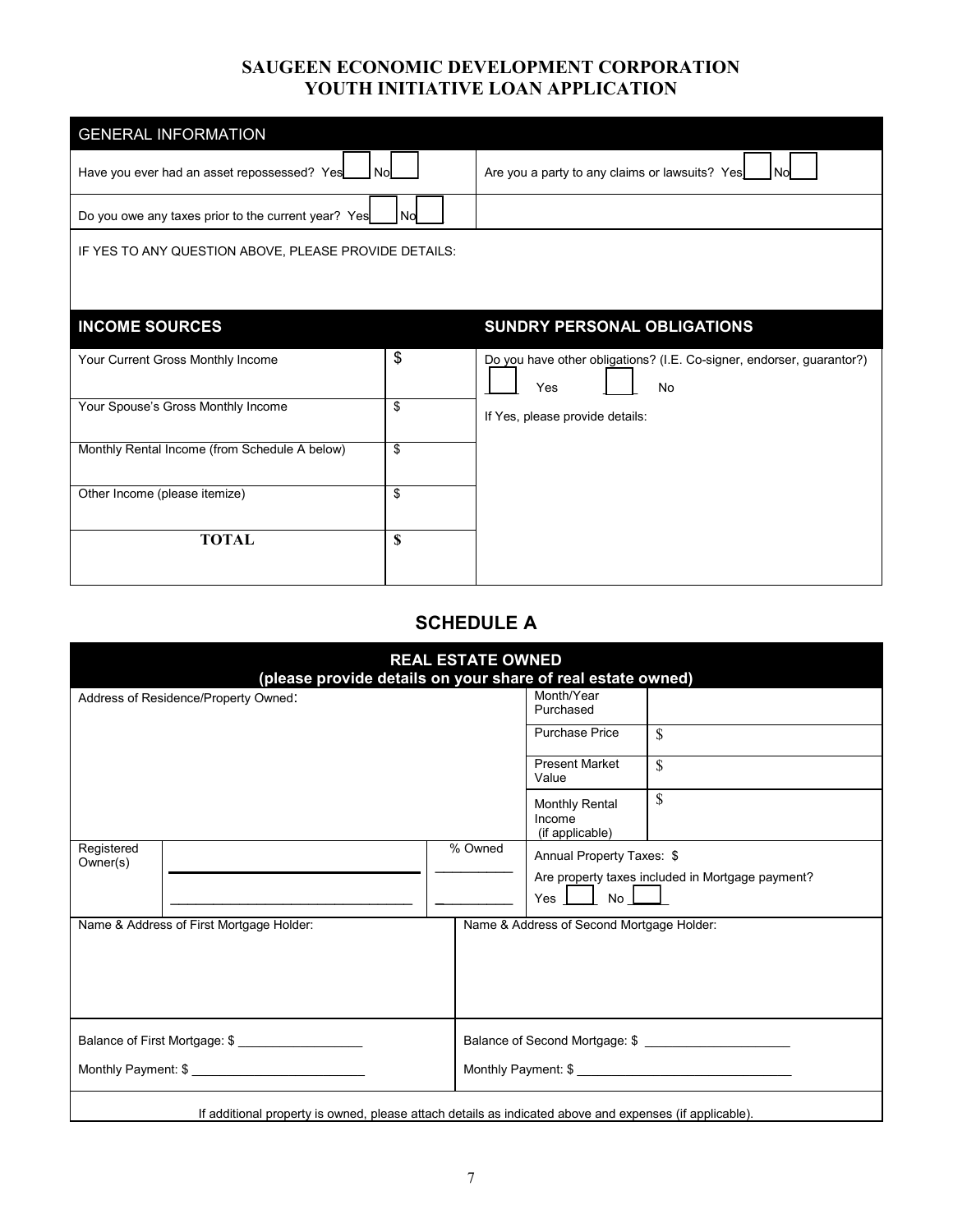### DISCLOSURE AND RELEASE STATEMENT

- To: Saugeen Economic Development Corporation (the "Corporation")
- 1. I, hereby certify that the information in this Statement of Personal Assets and Liabilities is a complete and true declaration. The property values shown above are the fair market values of the properties and the amount of debts is the total potential indebtedness (inclusive of any other loans, credit cards, or other debts for which I have signed as a guarantor).
- 2. I confirm that if any statement I have made herein or in accompanying materials proves to be incorrect in any way, I shall notify the Corporation immediately.
- 3. I authorize the Corporation to obtain personal credit information about me from any source. By executing this statement, I acknowledge as notice in writing, the Corporation's intent to obtain this information and I authorize each source to provide this information to the Corporation.
- 4. I understand and agree that in order to perform a credit investigation, I need not provide my Social Insurance Number ("SIN") if I can provide alternative identification that is acceptable to the credit reporting agencies. If I do provide my SIN, I consent to the Corporation using this information for the limited purpose of performing a credit investigation.
- 5. I authorize the Corporation to retain this Statement of Personal Assets and Liabilities and any financial records, credit and reference reports for the Corporation's records and reporting to the Federal Development Agency of Southern Ontario (FedDev), who oversees the Community Futures Program.
- 6. I confirm receipt of the Corporation's Privacy Statement and understand and consent to the Corporation collecting, using, retaining and disclosing the information contained in this Statement of Personal Assets and Liabilities for the limited purpose of determining my eligibility for financing as is required by law, and by the Government of Canada. I understand that the Corporation will handle my personal information in strict confidence in accordance with Federal privacy law as set out in the Corporation's Privacy Policy. If I have any questions or concerns about the management of my information, I may refer to the Privacy Policy, available at www.centreforbusiness.ca or contact the Chief Privacy Officer.
- 7. I understand and agree that my Personal Financial information may be, at any time throughout the application and/or approval process, disclosed to any co-applicant, spouse, partner or guarantor of this loan application.

| Yes | No. | I am currently the subject of litigation before a court, tribunal, government board or agency, or there is a<br>threat of such litigation. There are unexecuted judgment(s) registered against me, such as: |
|-----|-----|-------------------------------------------------------------------------------------------------------------------------------------------------------------------------------------------------------------|
|     |     | I have made an assignment or have been petitioned into bankruptcy; there are writs registered against my<br>name. If yes, provide details: -                                                                |

\_\_\_\_\_\_\_\_\_\_\_\_\_\_\_\_\_\_\_\_\_\_\_\_\_\_\_\_\_\_\_\_\_\_\_\_\_\_\_\_\_\_\_\_\_\_\_\_\_\_\_\_\_\_\_\_\_\_\_\_\_\_\_\_\_.

I certify that I am a Canadian Citizen or Landed Immigrant.

DATED, AT\_\_\_\_\_\_\_\_\_\_\_\_\_\_\_\_\_\_\_\_\_\_\_\_\_\_\_\_\_\_\_\_\_, THIS\_\_\_\_\_\_\_\_ DAY OF\_\_\_\_\_\_\_\_\_\_\_\_\_\_\_\_\_\_\_\_, 20\_\_\_\_. \_\_\_\_\_\_\_\_ Select Month:

Witness Signature Signature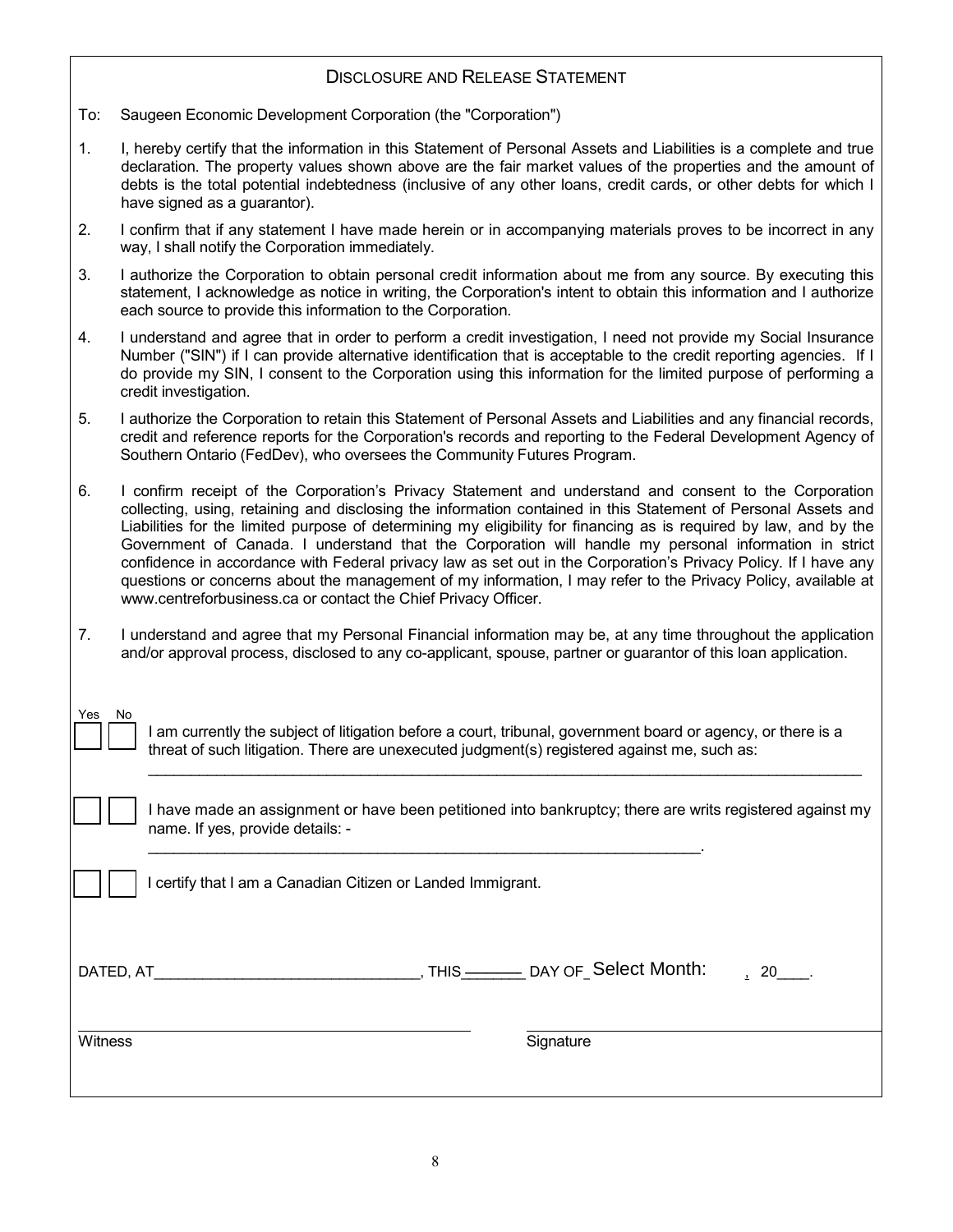#### **THE APPLICANT UNDERSTANDS AND AGREES**:

(a) That the Applicant will be responsible for payment of all charges relative to preparation, execution and registration of such documents as may be required by the Corporation or its solicitors, in the event this application is approved. Such fees will be deducted from any monies advanced to the undersigned.

(b) That the terms and conditions of any financing which may be authorized will be set forth in an Approval Letter, for agreement and acceptance by the Applicant;

(c) That the statements made herein are for the express purpose of obtaining financing from the Corporation and are to the best of the Applicant's knowledge and belief true and correct. The Applicant understands that additional information in support of this application must be supplied to the Corporation, if requested, before adequate consideration can be given to this application. The Applicant realizes that any present or future indebtedness of the Applicant, or the Applicant's business, to the Corporation may become due and payable if any information provided by the Applicant to the Corporation proves to be inaccurate or incomplete;

(d) That in applying for this financing and, in the event that the Corporation approves such application, the Applicant's personal and confidential business information will be requested from the Applicant and/or collected from third parties that have information about the Applicant's business and personal financial status for the purposes of determining the Applicant's eligibility for financing and reporting to the Government of Canada..

#### **DISCLOSURE, RELEASE AND WAIVER OF LIABILITY**

(a) The Applicant acknowledges that he or she approached the Corporation to obtain information about business and has, or is preparing a business plan.

(b) The Applicant acknowledges that he or she is solely responsible for the success or failure of his/her business, and that any information which is provided to the Applicant by representatives of the Corporation is for the Applicant's understanding only. It is the Applicant's responsibility to verify the accuracy of such information or to seek additional information concerning any aspects of the Applicant's proposed business.

(c) The Applicant further agrees to hold the Corporation harmless and hereby releases and discharges the Corporation from any actions, damages, claims or demands which may arise, directly or indirectly, as a result of any act or omission by the Corporation in providing information to the Applicant, and to indemnify the Corporation from any such actions, damages, claims or demands which might be suffered by the Applicant's business or any guarantor in connection with any such information.

#### **COLLECTION, USE, AND DISCLOSURE OF PERSONAL AND BUSINESS INFORMATION**

(a) The Applicant acknowledges that, as the operation of the Corporation is financially supported by the Government of Canada, through the Federal Development Agency of Southern Ontario (FedDev), representatives of FedDev are permitted access to the files of the Corporation for monitoring and evaluation purposes and that the Applicant may be contacted by representatives of FedDev and that, such information as is acquired by the FedDev will be treated as confidential.

(b) The Applicant acknowledges receipt of the Corporation's *Privacy Statement* and hereby consents to his or her personal and business information being collected, used, retained, and disclosed by the Corporation for the limited purposes as set out above. The Applicant further understands that under Federal privacy law, he or she has access to the information held by the Corporation and knows to refer to the Corporation's *Privacy Policy* or contact the Chief Privacy Officer if a question or concern arises about the handling of the Applicant's personal information.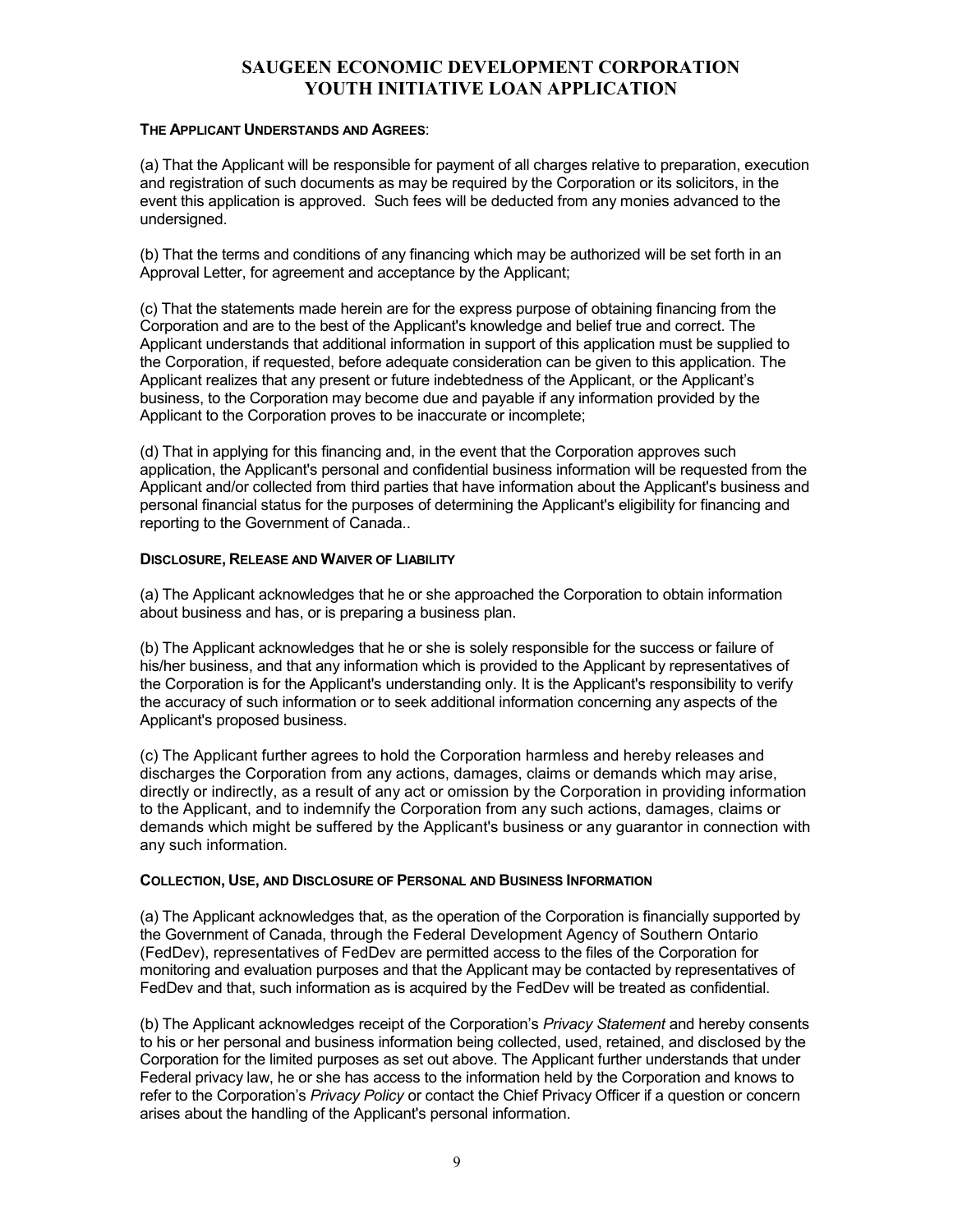(c) The Applicant further understands and consents to the Corporation publicizing the Applicant's business venture if the Applicant is successful in obtaining financing from the Corporation, which may or may not include personal information such as the name, business name and photo of the Applicant.

| <b>DATED</b><br>аt | this | $\mathcal{F}$ Select Month:<br>day of | 2C<br>∠⊾ |  |
|--------------------|------|---------------------------------------|----------|--|
|                    |      |                                       |          |  |

*(Name of Witness)(Guarantor)*

(*Name of Applicant)*

 $\overline{\phantom{a}}$ 

*(Signature of Witness)(Guarantor) (Signature of Applicant)*

**Please note:** If your business is other than a sole proprietorship; all partners or shareholders and their spouses are required to submit a separate Personal Financial Statement. Additional copies are available at the office.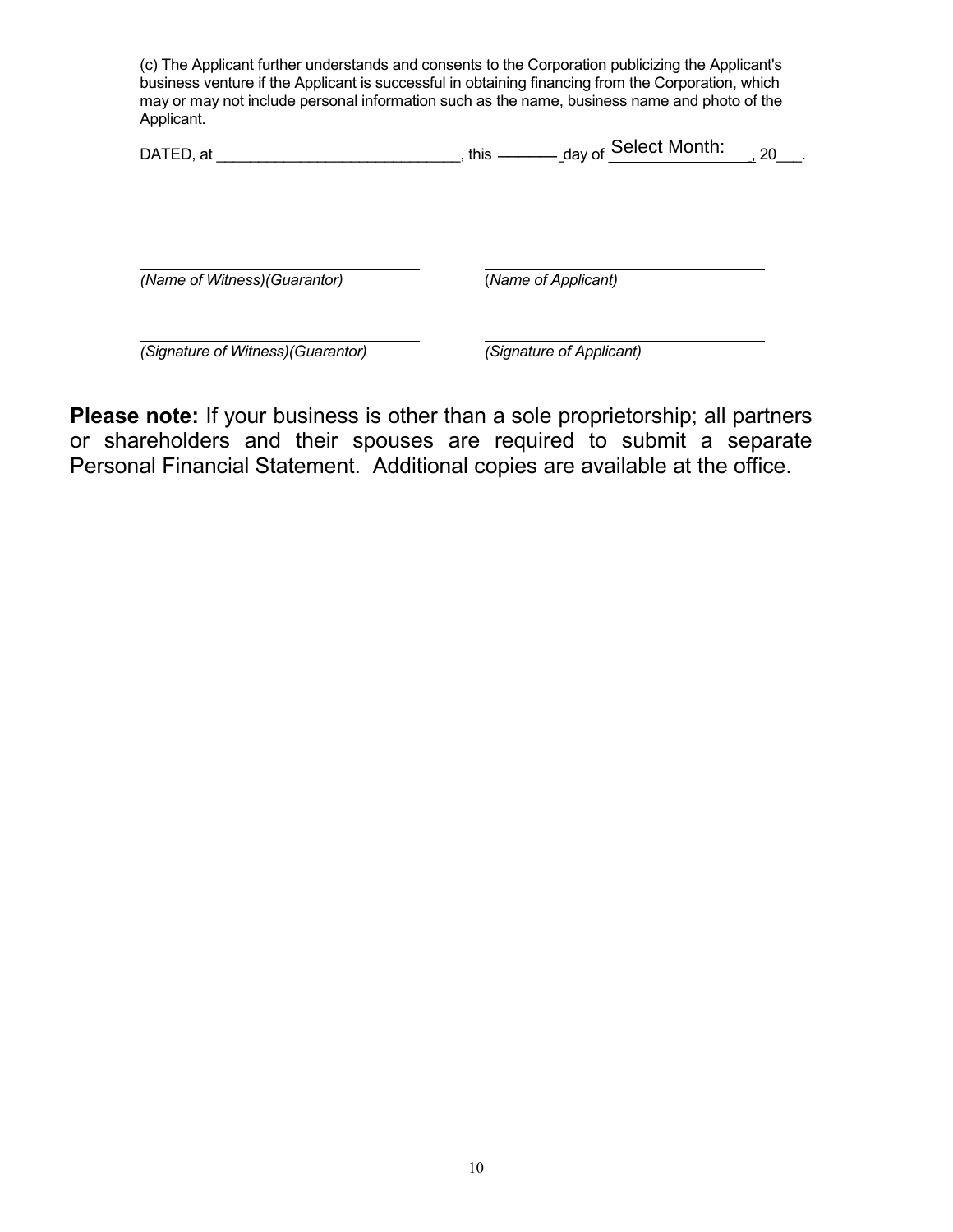### **PRIVACY STATEMENT**

### *INTRODUCTION*

The Saugeen Economic Development Corporation (SEDC) is a federally-supported not-for-profit community organization with a volunteer Board of Directors and professional staff whose purpose is to support community economic development and small business growth through business loans or loan guarantees.

SEDC's privacy policies and procedures that have been developed to comply with Canada's *Personal Information Protection and Electronic Documents Act* ("*PIPEDA*"). *PIPEDA* sets out rules for the collection, use and disclosure of a client's or customer's personal information, as well as safeguarding that information in the course of commercial activity as defined in the legislation.

### *WHAT IS "PERSONAL INFORMATION"*

Under *PIPEDA,* "Personal Information" means any information that is identifiable to an individual, including name, address, telephone number, Social Insurance Number, and date of birth. It also includes, but is not limited to, other information relating to identity, such as, nationality, gender, marital status, financial information and credit history.

### *PURPOSES FOR PERSONAL INFORMATION*

The SEDC collects only that personal information required to assess a prospective applicant's eligibility for financial assistance, as well as to report to the Federal Economic Development Agency for Southern Ontario, the federal department that administers the Community Futures Program in Southern Ontario.

### *CONSENT*

At the time of completing a loan application, the express, written consent of the individual applicant will be sought for the collection, use, retention and disclosure of their personal information for the purposes set out in the SEDC's privacy policy.

An applicant may choose not to provide some or all of the personal information requested, but if the SEDC is unable to collect sufficient information to validate a financing request, the application for financing may be turned down.

### *ACCURACY*

The SEDC endeavours to ensure that all personal information in active files is accurate, current and complete. When a client notifies the SEDC that his or her personal information requires correction or updating, the necessary changes will be made. Information contained in closed files is not updated.

### *LIMITING USE, RETENTION & DISCLOSURE*

The SEDC uses and retains personal information for only those purposes to which the individual has consented.

Personal information will be disclosed to only those SEDC employees, volunteer members of committees and/or Board of Directors that need to know the information for the purposes set out in the SEDC Privacy Policy.

### *SAFEGUARDS*

The SEDC utilizes a number of physical, organizational and technological measures to safeguard personal information from unauthorized access or inadvertent disclosure in accordance with its *Information Security, Retention and Destruction Policy*, including but not limited to:

#### Physical

Active files are stored in locked filing cabinets located in work areas restricted to the SEDC employees and authorized volunteers. Closed files are stored in locked cabinets for a period of seven years, after which, the information is shredded prior to disposal.

### Organizational

The SEDC employees, volunteers, and third party service providers sign confidentiality agreements binding them to safeguarding the confidentiality of personal information to which they have access.